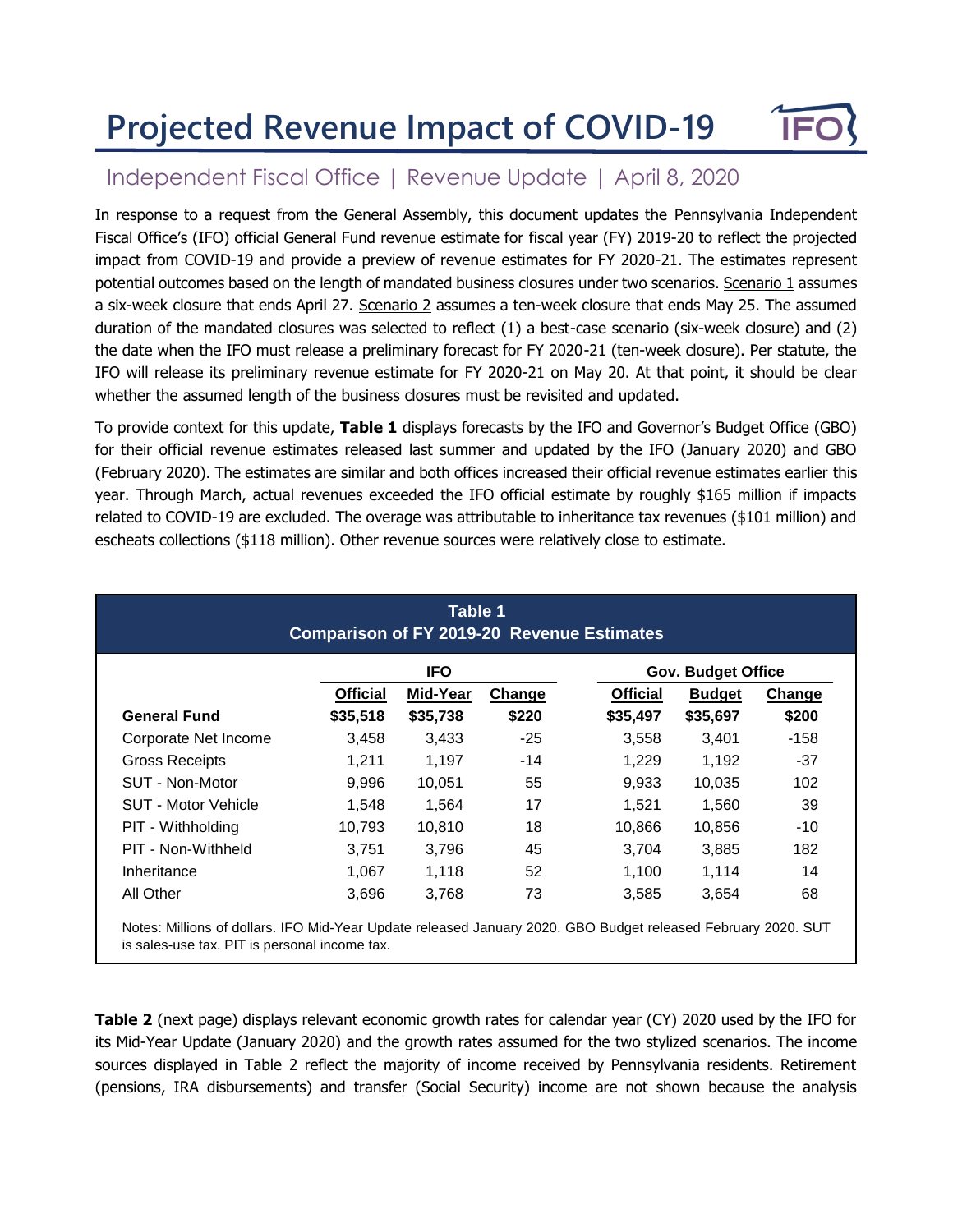assumes that the growth rate of those income sources is unaffected by mandated business closures. Moreover, those income sources are not subject to Pennsylvania personal income tax.

Wage and salary income comprises nearly 60 percent of all cash income received by state residents, and excludes self-employed individuals and independent contractors. Wages motivate personal income tax withholding revenues. The non-wage income shown in Table 2 (net profits of sole proprietors, self-employed, partnerships and S corporations, capital gains and dividends) reflect most other income that is reported on the Pennsylvania personal income tax return. Corporate profits reflect all U.S. corporations because estimates are not published for states. The following scenarios were used for CY 2020:

- Based on workers affected by business closures, wages-salaries decline by -1.0 percent (Scenario 1) and -1.7 percent (Scenario 2). Both scenarios assume that 1.1 million workers (includes self-employed that receive unemployment compensation) are impacted by business closures in 2020 Q2. In Scenario 1, one-half return to work after the six-week closure while the other half remain unemployed through June. For 2020 Q3, three-quarters of affected workers are rehired by the end of the quarter. For 2020 Q4, all affected workers are rehired by the end of the quarter. The same pattern holds for Scenario 2, but business closures last ten weeks instead of six weeks.
- Net profits fall by 10 and 15 percent. During the Great Recession, this series declined by 9.5 percent for tax year 2009.
- Capital gains fall by 15 and 25 percent and dividends fall by 10 and 20 percent. In tax year 2008, these two series declined by 53.7 and 13.9 percent, respectively. In tax year 2009, they declined again by 39.2 and 26.1 percent. Both series are highly sensitive to C corporation profits and corporate cash flow. Due to the reduction in business sales, corporations will be motivated to retain cash by reducing dividends and share buybacks.
- Corporate profits decline by 15 and 25 percent. This national profit series declined in 2007 (-9.5 percent), 2008 (-11.3 percent) and 2009 (-14.3 percent) due to the Great Recession.

| CY 2020 Pennsylvania Economic Growth Rates |                        |                        |                               |  |  |  |
|--------------------------------------------|------------------------|------------------------|-------------------------------|--|--|--|
|                                            | <b>IFO</b><br>Mid-Year | <b>Scenario</b><br>One | <b>Scenario</b><br><u>Two</u> |  |  |  |
| Wages-Salaries                             | 3.9%                   | $-1.0%$                | $-1.7%$                       |  |  |  |
| Net Profits                                | 5.0%                   | $-10.0\%$              | $-15.0%$                      |  |  |  |
| <b>Capital Gains</b>                       | 6.0%                   | $-15.0%$               | $-25.0%$                      |  |  |  |
| <b>Dividends</b>                           | $6.0\%$                | $-10.0\%$              | $-20.0%$                      |  |  |  |
| <b>Corporate Profits</b>                   | 3.0%                   | $-15.0%$               | $-25.0%$                      |  |  |  |

For CY 2021, all income sources shown in Table 2 are assumed to revert to a level that is approximately five to six percent higher than CY 2019. Despite the assumed rapid V-shaped recovery, the level of income that results from that assumption is lower than it would have been in the absence of the business closures.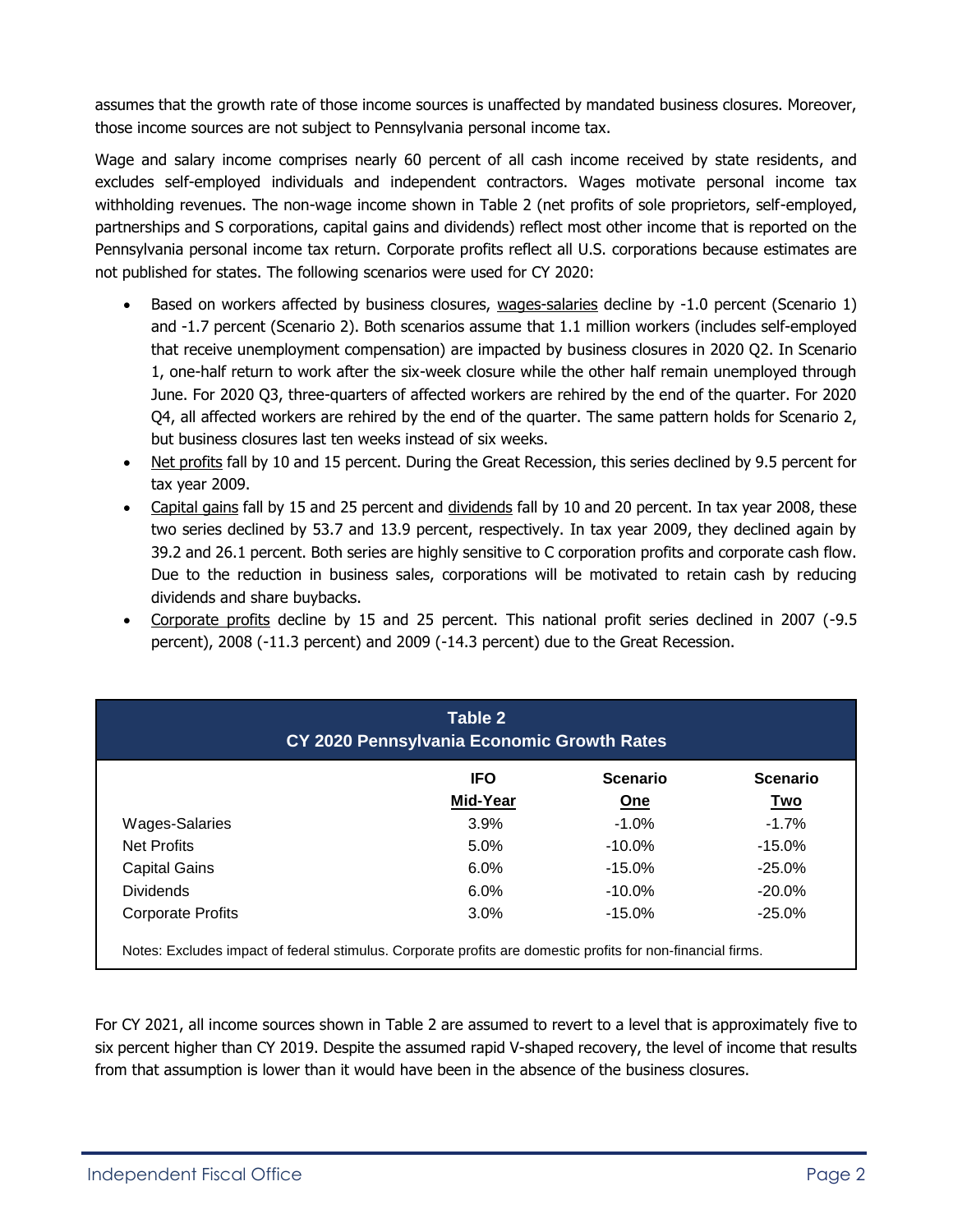The economic growth rates do not reflect the potential impact of federal stimulus. The federal stimulus will support consumer purchases, the rehiring (or retention) of employees and on-going business operations, and should have a material impact on state revenues. Those impacts are tracked separately and discussed later in this document.

**Table 3** displays the economic forecast recently published by IHS Markit for Pennsylvania and the U.S. The state forecast reflects the projected impact of the COVID-19 virus, but includes only part of the impact of federal stimulus (an estimate for individual rebates/cash payments). The U.S. forecast (released later) reflects all federal stimulus provisions. For CY 2020, the forecast projects that:

- Pennsylvania real GDP growth declines by 2.5 percent, but rebounds by 3.3 percent in CY 2021.
- Wages-salaries decline by 1.7 percent.
- The unemployment rate increases to 8.7 percent and employment contracts by 264,000 jobs (both fulland part-time). That figure represents the average job loss over the entire year and excludes selfemployed and independent contractors. The actual employment contraction in 2020 Q2 will be considerably higher.
- Most of the job loss occurs in the retail trade, accommodation-food service and administrative support sectors. The final sector includes placement of temporary and seasonal workers.
- U.S. real GDP falls by 5.4 percent, personal consumption expenditures fall by 4.7 percent and corporate domestic profits decline by nearly one-third.

|                                          | Annual Growth Rate, Change or Level |         |          |         |        |  |  |
|------------------------------------------|-------------------------------------|---------|----------|---------|--------|--|--|
| <b>Pennsylvania Forecast</b>             | <u>2018</u>                         | 2019    | 2020     | 2021    | 2022   |  |  |
| Real GDP                                 | 2.6%                                | 2.3%    | $-2.5%$  | $3.3\%$ | 2.5%   |  |  |
| <b>Wages-Salaries</b>                    | 4.3%                                | 4.7%    | $-1.7%$  | 3.9%    | 6.6%   |  |  |
| <b>Unemployment Rate</b>                 | 4.3                                 | 4.4     | 8.7      | 7.8     | 4.9    |  |  |
| Net Job Change (000s)                    | 68.9                                | 55.5    | $-264.0$ | 19.1    | 215.1  |  |  |
| Manufacturing                            | 8.0                                 | 4.1     | $-23.9$  | $-30.5$ | 10.5   |  |  |
| <b>Retail Trade</b>                      | $-6.0$                              | $-10.9$ | $-82.8$  | 7.9     | 57.5   |  |  |
| Accomm-Food Service                      | 4.2                                 | 3.3     | $-71.3$  | 20.1    | $-3.8$ |  |  |
| <b>Administrative Support</b>            | 2.4                                 | 2.9     | $-53.8$  | 15.5    | 53.0   |  |  |
| All Other                                | 60.2                                | 56.0    | $-32.1$  | 6.0     | 97.9   |  |  |
| <b>US Forecast</b>                       |                                     |         |          |         |        |  |  |
| <b>Real GDP</b>                          | 2.9%                                | 2.3%    | $-5.4%$  | 6.3%    | 4.0%   |  |  |
| <b>Personal Consumption Expenditures</b> | 5.2%                                | 4.0%    | $-4.7\%$ | 8.8%    | 5.9%   |  |  |
| <b>Unemployment Rate</b>                 | 3.9                                 | 3.7     | 8.0      | 7.9     | 4.3    |  |  |
| <b>Corporate Domestic Profits</b>        | 2.4%                                | $-1.2%$ | $-32.8%$ | 78.0%   | 1.9%   |  |  |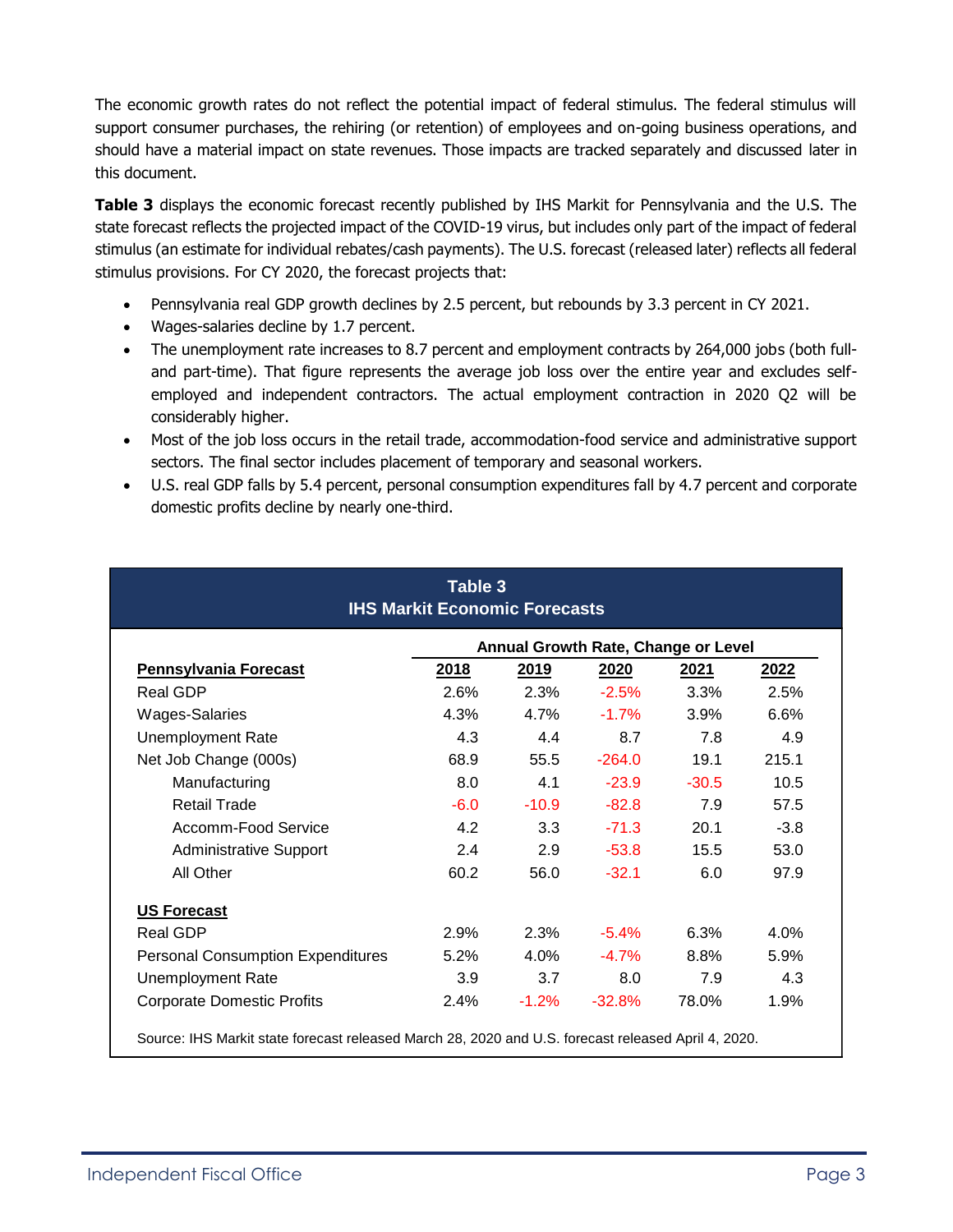**Table 4** provides estimates of the funds that will flow into Pennsylvania due to federal stimulus and state payments for unemployment compensation. The table only includes monies that will be directly injected into the economy by the state or federal government that do not need to be repaid and excludes general loans to businesses that cannot be forgiven. Details regarding the estimates are as follows:

- The individual rebates are based on federal income tax return data for Pennsylvania residents and other data from the Social Security Administration. Rebate amounts and phase-out thresholds are as follows: single (\$1,200 rebate, \$75,000 phase-out begins), head of household (\$1,200 and \$112,500) and married filing jointly (\$2,400 and \$150,000). The \$10.4 billion estimate includes Social Security recipients and disabled that do not file a tax return.
- The unemployment compensation (UC) estimates are motivated by a similar set of assumptions regarding workers affected by business closures that impact wages and salaries as outlined for Scenarios 1 and 2 above. The estimates assume that roughly 1.1 million workers (includes self-employed that receive only federal monies) are impacted by business closures in 2020 Q2 and receive UC payments. Both scenarios assume that affected workers start to be rehired after the six- or ten-week closure period and that all are rehired by the end of 2020 Q4.
- The state UC payments were informed by estimates of unemployment and the number of initial claims for UC benefits as well as estimated average weekly benefits paid in Pennsylvania for affected economic sectors (\$356).<sup>1</sup> The estimates of the federally-funded expansion of benefits include (1) UC benefits paid to self-employed individuals and independent contractors, (2) UC benefits for the first week of unemployment for all affected workers, (3) the 13-week extension of benefits from 26 weeks to 39 weeks, (4) federal reimbursements for UC payments to certain workers that are ineligible under the state program and (5) federal bonus payments of \$600 per week. The estimate for federal bonus payments assumes that all currently unemployed and affected workers (including self-employed and independent contractors) would receive the federal bonus payments for as long as they remain unemployed (up to 16 weeks maximum).

| Table 4<br><b>Federal and State Stimulus</b> |            |                   |  |  |  |
|----------------------------------------------|------------|-------------------|--|--|--|
|                                              | Scenario 1 | <b>Scenario 2</b> |  |  |  |
| Rebates/Cash Payments                        | \$10.4     | \$10.4            |  |  |  |
| UC Paid by State Government                  | \$4.5      | \$6.0             |  |  |  |
| UC Paid by Federal Government                | \$10.1     | \$11.7            |  |  |  |
| <b>Various Business Tax Cuts</b>             | \$4.3      | \$4.3             |  |  |  |
| Forgivable Small Business Loans              | \$12.5     | \$12.5            |  |  |  |
| <b>Federal Grants to State Government</b>    | \$4.6      | \$4.6             |  |  |  |
| <b>Federal Grants to Local Government</b>    | \$3.4      | \$3.4             |  |  |  |
| Total                                        | \$49.8     | \$52.8            |  |  |  |

Notes: Billions of dollars. See text for descriptions. Except for business tax cuts, amounts shown in table should be entirely disbursed in CY 2020.

 $<sup>1</sup>$  This figure is lower than averages for recent recipients (\$395) due to the disproportionate number of lower-wage workers</sup> affected by mandated business closures in the retail trade and food service sectors.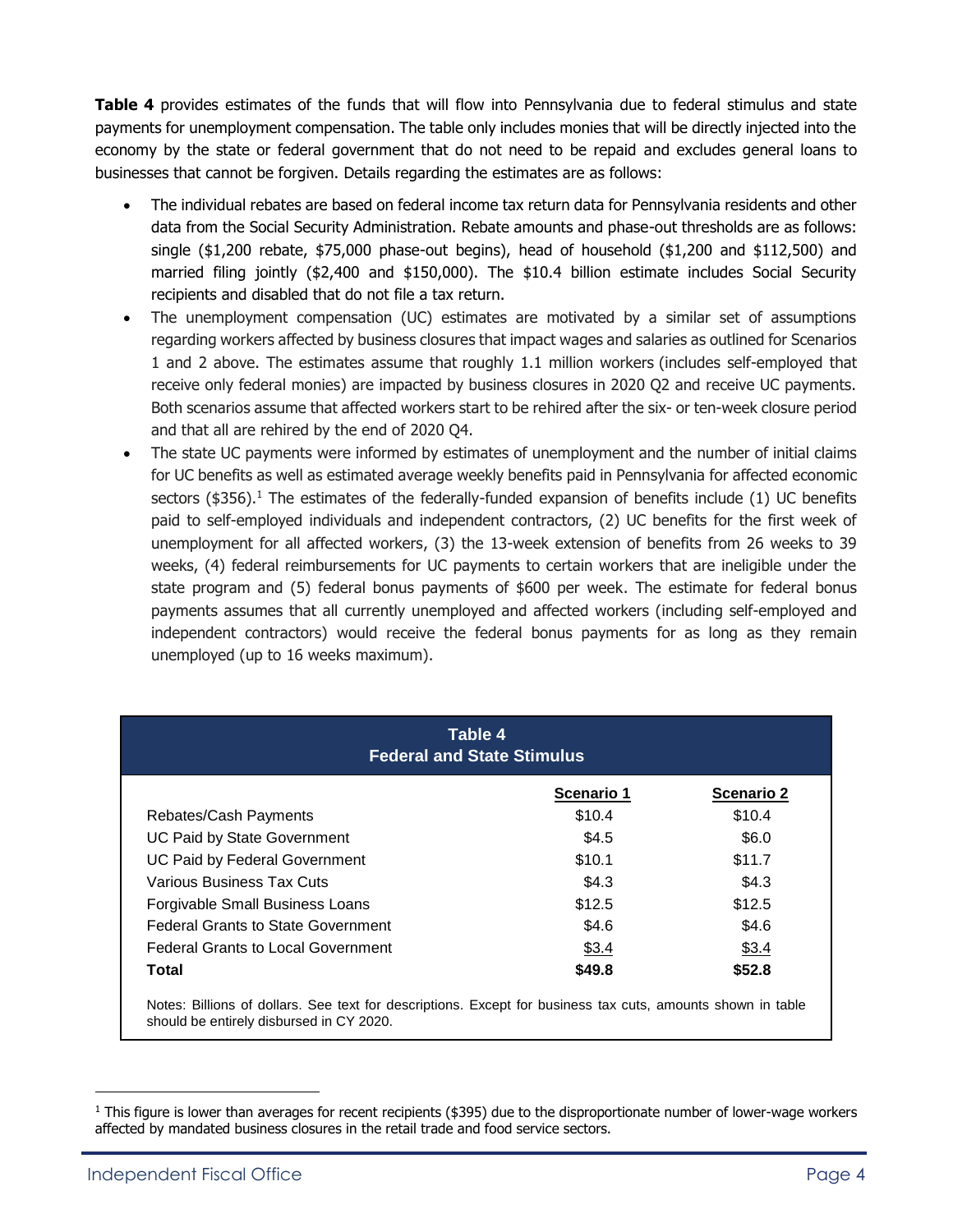- The business tax cuts are national estimates published by the Joint Committee on Taxation and apportioned to Pennsylvania (3.5 percent share).<sup>2</sup> The estimate reflects provisions that impact individual loss limits, the relaxation of the limit on interest deductions and the employee retention credit that are part of the Coronavirus Aid, Relief and Economic Security (CARES) Act.
- The small business loans and grants are the projected share that Pennsylvania receives from the \$349 billion set aside in the CARES Act. While the \$349 billion is administered as a loan, the loans will be forgiven if used for eligible expenses such as rent, mortgage, utilities and certain employee compensation. Currently, the U.S. Treasury Department has requested that Congress increase the program by \$250 billion.
- State government support reflects funds used to support various state government operations and programs. Of the allocated amounts, \$2.7 billion represents general state aid administered by the U.S. Treasury Department, and the remaining \$1.8 billion represents support for education, public health initiatives, food and nutrition access, small urbanized and rural transit agencies and other various activities.<sup>3</sup>
- Local government support reflects up to 45 percent of funds allocated to states (\$2.2 billion) for eligible large local governments (cities and counties with populations that exceed 500,000) and includes nearly \$1.0 billion in grants administered by the Federal Transit Administration to support local transit agencies.<sup>4</sup> The remaining amount represents transfers for various local government programs, including \$124 million in increased Community Development Block Grants and Emergency Solution Grants.

Under normal conditions, the injection of federal monies into a state economy would directly stimulate economic activity and also trigger what is referred to as "multiplier" effects.<sup>5</sup> However, in this instance, the direct and multiplier effects of many federal provisions were not included in the analysis and would likely be muted for several reasons:

- For many recipients, the UC payments will facilitate the purchase of necessities such as groceries or payment of regular bills such as rent, mortgage, utilities and student and car loans. The income will be received with a short delay and acts to "backfill" essential or non-discretionary spending that would have otherwise occurred (and is generally not subject to sales tax). In this manner, the payments minimize economic damage, defaults and personal bankruptcies, but are not stimulative.<sup>6</sup> These payments are not subject to Pennsylvania personal income tax.
- For the \$16.8 billion of small business support and tax cuts from Table 4, much of those funds also likely reduce worst-case outcomes and allow firms to maintain operations. For example, the forgivable small business loans must be spent on mortgage, rent, utilities or payroll expenses. The monies act as a stop gap to allow firms to pay existing obligations or retain employees who would have been laid off. Without the loans/grants, more firms would face insolvency. The use of the federal monies for those

<sup>&</sup>lt;sup>2</sup> See [https://www.jct.gov/publications.html?func=startdown&id=5252.](https://www.jct.gov/publications.html?func=startdown&id=5252)

<sup>&</sup>lt;sup>3</sup> FFIS Estimated State Funding for Coronavirus Pandemic, Federal Funds Information for States (April 7, 2020).

<sup>4</sup> COVID-19 Stimulus Bill: What it Means for States, National Conference of Legislators (NCSL) and Federal Funds Information for States (April 2, 2020). See [https://www.ncsl.org/ncsl-in-dc/publications-and-resources/coronavirus-stimulus-bill](https://www.ncsl.org/ncsl-in-dc/publications-and-resources/coronavirus-stimulus-bill-states.aspx)[states.aspx.](https://www.ncsl.org/ncsl-in-dc/publications-and-resources/coronavirus-stimulus-bill-states.aspx)

<sup>5</sup> Multiplier effects are also known as indirect and induced effects. Indirect effects are firms in supply chains that are impacted by the purchase of final goods and services. Induced effects are from workers that receive extra compensation from the federal stimulus and spend those monies on other goods and services.

 $6$  However, analysts have noted that the extra weekly \$600 of federal payments will allow many recipients to receive more benefits compared to the compensation they would have received if still employed. For those recipients, the UC payments could fund additional discretionary spending that is not included in this analysis.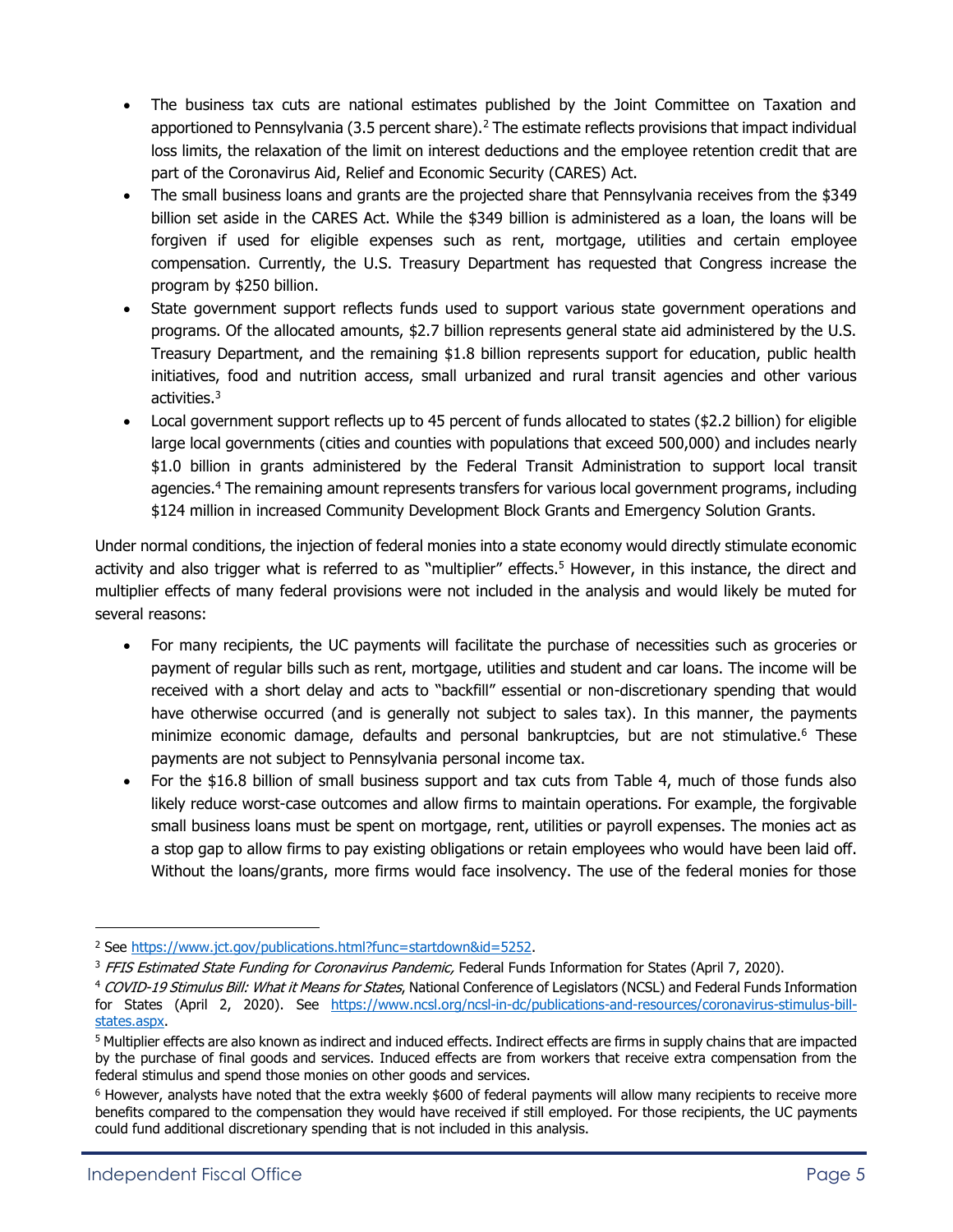purposes reflects the unusual immediate loss of all cash flow, as opposed to a federal stimulus provided in response to a slow down or recession which may be used for business investment and expansion.

 Due to uncertainty regarding outcomes and the exact amount of federal stimulus, the analysis did not include multiplier effects for any income losses (i.e., business closures) or gains (i.e., federal stimulus). In this manner, the income gains and losses are treated symmetrically.

For these reasons, the analysis only considers the direct revenue impact from the \$10.4 billion in federal rebates and the \$8.0 billion in direct grants to state and local governments. The federal funds injected into the state economy from those provisions are largely known and should occur quickly. Informed by the IMPLAN inputoutput model, those rebates and grants could imply an additional \$400 to \$500 million in state tax revenues, but any revenue impact would not materialize until FY 2020-21.<sup>7</sup> A range is used due to the uncertainty of the revenue impact from those provisions. For example, it is not clear how much of the rebates will be spent, as opposed to saved or used to reduce debt. The revenue impact is also itemized separately and not included with the revenue impact from business closures and tax payment shifting.

**Table 5** displays updated estimates for FY 2019-20 based on the two scenarios and the economic assumptions from Table 2. Three types of adjustments to the IFO official revenue estimate are shown. The first adjustment is Revenues Through March, which reflects the impact of actual revenues received through the first nine months of the fiscal year, and excludes any impacts related to the COVID-19 virus, payment or processing delays. The second adjustment is Shifts to Next Fiscal Year and reflects revenues expected to shift to FY 2020-21. The analysis assumes the following shifts to FY 2020-21: (1) two-thirds of the personal income tax final payment for tax year 2019 normally due in April, (2) 80 percent of the two estimated personal income tax payments for tax year 2020 normally received in April and June and (3) 90 percent of final corporate net income tax payments normally due in May. The third adjustment reflects the revenue impact under Scenarios 1 and 2 due to lower economic activity.

|                      | <b>Adjustments to Revenue Estimate</b> |                |           |                         | <b>IFO Revised Estimate</b> |             |                     |             |
|----------------------|----------------------------------------|----------------|-----------|-------------------------|-----------------------------|-------------|---------------------|-------------|
|                      | <b>Revenues</b>                        | Shifts to      |           | <b>Economic Effects</b> | <b>Scenario One</b>         |             | <b>Scenario Two</b> |             |
|                      | thru March                             | <b>Next FY</b> | <u>S1</u> | S <sub>2</sub>          | Amount                      | Change      | Amount              | Change      |
| <b>General Fund</b>  | \$165                                  | -\$2,040       | $-$1,260$ | $-$1,771$               | \$32,383                    | $-$ \$3,135 | \$31,872            | $-$ \$3,646 |
| Corporate Net Income | 6                                      | $-550$         | $-269$    | $-355$                  | 2,645                       | -813        | 2,558               | $-899$      |
| Gross Receipts       | $-75$                                  | 0              | $-2$      | $-2$                    | 1,134                       | -77         | 1,134               | -77         |
| SUT - Non-Motor      | $-26$                                  | $\Omega$       | -370      | -566                    | 9,601                       | $-396$      | 9,405               | $-592$      |
| SUT - Motor Vehicle  | 20                                     | 0              | $-100$    | $-150$                  | 1,467                       | -80         | 1,417               | $-130$      |
| PIT - Withholding    | 26                                     | $\Omega$       | $-286$    | $-358$                  | 10,533                      | $-260$      | 10,461              | $-332$      |
| PIT - Non-Withheld   | 30                                     | $-1,490$       | $-128$    | $-162$                  | 2,163                       | $-1,589$    | 2,129               | $-1,622$    |
| Inheritance          | 101                                    | 0              | 9         | 9                       | 1,176                       | 109         | 1,176               | 109         |
| All Other            | 83                                     | 0              | $-114$    | $-187$                  | 3,665                       | -31         | 3,591               | -104        |

 $<sup>7</sup>$  The estimates assume that the federal rebates are not subject to state personal income tax.</sup>